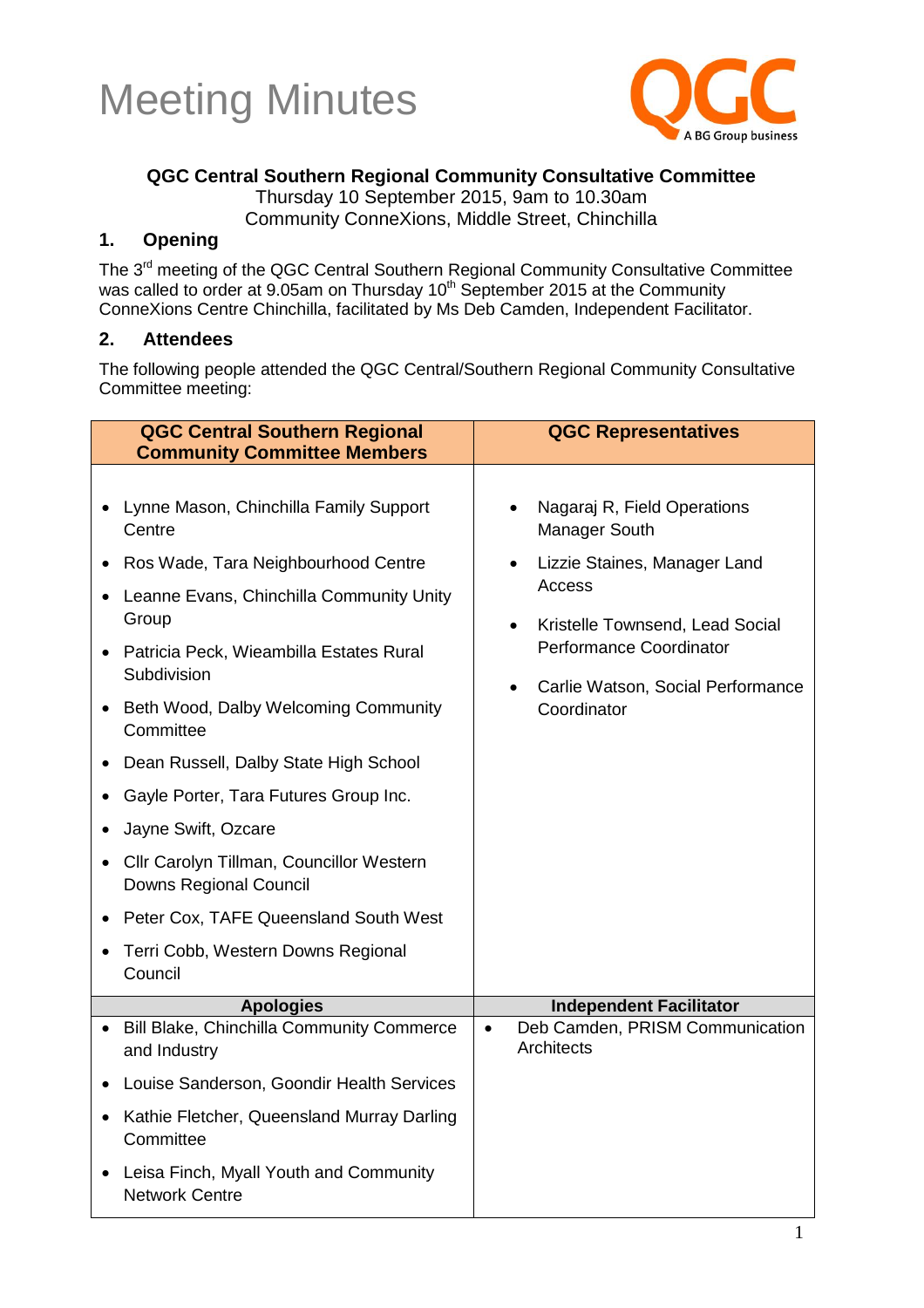

#### **Meeting agenda**

The following items of business were discussed as per the meeting agenda:

| <b>Agenda item</b>                  | <b>Details</b>                                                                                                                                                                                                                                                                                                                                                                                                                                                                                                                                                                                                                                                                                                   |
|-------------------------------------|------------------------------------------------------------------------------------------------------------------------------------------------------------------------------------------------------------------------------------------------------------------------------------------------------------------------------------------------------------------------------------------------------------------------------------------------------------------------------------------------------------------------------------------------------------------------------------------------------------------------------------------------------------------------------------------------------------------|
| a. Meeting overview                 | Deb Camden gave a broad overview of the meeting format and<br>acknowledged the traditional owners of the land, recognising past and<br>present elders.                                                                                                                                                                                                                                                                                                                                                                                                                                                                                                                                                           |
| b. Safety moment                    | Deb Camden invited Committee members to share a safety moment.                                                                                                                                                                                                                                                                                                                                                                                                                                                                                                                                                                                                                                                   |
|                                     | Kristelle Townsend shared a safety moment around avoiding mosquito<br>bites and reducing risk of mosquito related disease.                                                                                                                                                                                                                                                                                                                                                                                                                                                                                                                                                                                       |
|                                     | The evacuation procedures and general housekeeping were shared.                                                                                                                                                                                                                                                                                                                                                                                                                                                                                                                                                                                                                                                  |
| c. Introductions                    | Deb Camden outlined the agenda of the meeting and led roundtable<br>introductions of Community Committee members and QGC<br>representatives.                                                                                                                                                                                                                                                                                                                                                                                                                                                                                                                                                                     |
|                                     | Deb Camden welcomed Lynne Mason to the committee and wished past<br>committee member Doreen Goldsmid well in her retirement and thanked<br>her for her contribution to the committee. Deb also expressed sympathy to<br>Patricia Peck in memory of Mike Taylor who passed away recently and<br>was acknowledged as a great contributor to the committee.                                                                                                                                                                                                                                                                                                                                                         |
| d. Adoption of<br><b>Minutes</b>    | Deb Camden asked the Committee to formally consider the 11 <sup>th</sup> June 2015<br>minutes and asked for suggested changes.                                                                                                                                                                                                                                                                                                                                                                                                                                                                                                                                                                                   |
|                                     | An amendment was tabled for the records that that Cr Tillman and Jane<br>Swift did put in apologies for the June 2015 meeting.                                                                                                                                                                                                                                                                                                                                                                                                                                                                                                                                                                                   |
|                                     | The June 2015 Central Southern Regional Community Consultative<br>Committee minutes were adopted by the Committee.                                                                                                                                                                                                                                                                                                                                                                                                                                                                                                                                                                                               |
| e. Actions from<br>previous meeting | <b>Minister for Communities visit to Tara</b><br>Kristelle provided feedback that visit was not initiated by QGC and<br>information was that it was organised by government following some<br>concerns raised by a local resident.  While QGC provided some<br>information to the government office prior to the visit about our business<br>and activities in the region we were not present and did not participate in<br>the visit while the Minister was in Tara, QGC was not asked as a result of<br>the visit to follow up on anything.                                                                                                                                                                    |
|                                     | <b>Requirements to live onsite</b><br>Nagaraj provided information that there is no blanket requirement for<br>contractors to live on site however measures are taken to ensure the<br>safety of contractors particularly when the work required is outside of<br>normal working hours. e.g. QGC negotiated with a local Weed Wash<br>Down business for their staff to stay on site due to the work hours required<br>- start time 5am, evening work 4pm - 7.30pm. Other contractors on site<br>do travel each day e.g. some from Chinchilla and some from Dalby.<br>A committee member fed back that QGC has allowed a person from Dalby<br>to now drive in and out rather than living in camp which was a good |
|                                     | outcome.                                                                                                                                                                                                                                                                                                                                                                                                                                                                                                                                                                                                                                                                                                         |
| <b>QGC Update</b><br>f.             | Kristelle, Social Performance Coordinator, provided the committee with a                                                                                                                                                                                                                                                                                                                                                                                                                                                                                                                                                                                                                                         |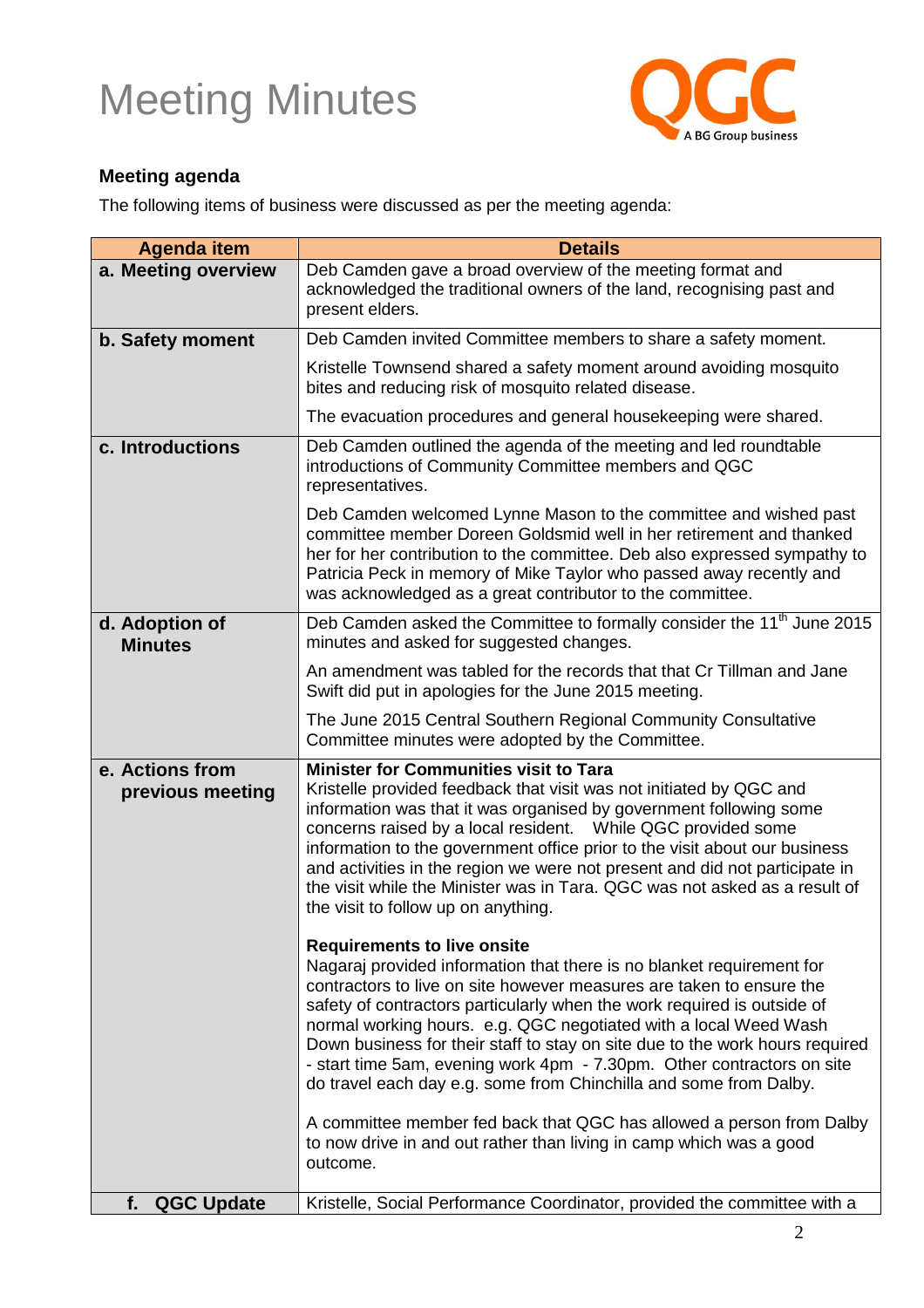

| <b>Agenda item</b> | <b>Details</b>                                                                                                                                                                                                                                                                                                                                                                      |  |
|--------------------|-------------------------------------------------------------------------------------------------------------------------------------------------------------------------------------------------------------------------------------------------------------------------------------------------------------------------------------------------------------------------------------|--|
|                    | QGC update. Key points included:                                                                                                                                                                                                                                                                                                                                                    |  |
|                    |                                                                                                                                                                                                                                                                                                                                                                                     |  |
|                    | <b>New Managing Director</b><br>Former Toowoomba local Tony Nunan has taken on the role of<br>QGC Managing Director.<br>Tony had been Deputy Managing Director since returning in June<br>from two years in the United Kingdom as Vice President of<br>Operations at BG Group, QGC's parent company.<br>Under Mitch Ingram's leadership QGC made significant advances,<br>$\bullet$ |  |
|                    | including world-first production of liquefied natural gas from gas in<br>coal seams in December last year, the start of commercial<br>operations at our liquefaction plant on Curtis Island in May this year<br>and the start-up of Train 2 in July.                                                                                                                                |  |
|                    | Shell offer to buy BG Group                                                                                                                                                                                                                                                                                                                                                         |  |
|                    | On 8 April 2015, Shell announced a pre-conditional offer to buy BG<br>$\bullet$                                                                                                                                                                                                                                                                                                     |  |
|                    | Group, parent company of QGC<br>Should the transaction complete all of BG Group, including QGC<br>$\bullet$<br>would be acquired by Shell                                                                                                                                                                                                                                           |  |
|                    | An outcome is anticipated in early 2016<br>$\bullet$                                                                                                                                                                                                                                                                                                                                |  |
|                    | The Australian Competition and Consumer Commission will<br>$\bullet$                                                                                                                                                                                                                                                                                                                |  |
|                    | announce its ruling on the deal on 17 September                                                                                                                                                                                                                                                                                                                                     |  |
|                    | The European Commission approved the deal unconditionally on 2<br>$\bullet$<br>September and the approval was given in the United States in<br>June and Brazil in July                                                                                                                                                                                                              |  |
|                    | We continue to run our own business until an outcome is                                                                                                                                                                                                                                                                                                                             |  |
|                    | announced                                                                                                                                                                                                                                                                                                                                                                           |  |
|                    |                                                                                                                                                                                                                                                                                                                                                                                     |  |
|                    | <b>LNG Production</b><br>As at 31 July the QCLNG plant had produced 31 cargoes                                                                                                                                                                                                                                                                                                      |  |
|                    | Operational control of Train 1 was formally transferred to QGC from<br>Bechtel in May                                                                                                                                                                                                                                                                                               |  |
|                    | The first LNG from Train 2 was loaded for export during July                                                                                                                                                                                                                                                                                                                        |  |
|                    | Work is continuing to progress Train 2 through commissioning and<br>$\bullet$                                                                                                                                                                                                                                                                                                       |  |
|                    | start-up phases of development as the rate of LNG production<br>increases.                                                                                                                                                                                                                                                                                                          |  |
|                    |                                                                                                                                                                                                                                                                                                                                                                                     |  |
|                    | <b>Central/Southern Operations</b>                                                                                                                                                                                                                                                                                                                                                  |  |
|                    | Nagaraj presented an update on Central/Southern Operations:<br>Drilling about 25 new wells each month to expand our inventory                                                                                                                                                                                                                                                       |  |
|                    | Lauren Field Compression Station and trunkline on schedule for<br>$\bullet$<br>completion in Q4                                                                                                                                                                                                                                                                                     |  |
|                    | This will increase production from Jordan Central Processing Plant<br>٠                                                                                                                                                                                                                                                                                                             |  |
|                    | Upgrades at Matilda-John Field Compression Station from 2 to 4<br>$\bullet$<br>compressors will double its capacity by the end of 2015                                                                                                                                                                                                                                              |  |
|                    | Demobilisation of camps at Kenya and Windibri sites underway<br>$\bullet$                                                                                                                                                                                                                                                                                                           |  |
|                    | Drilling rigs and trucks are being moved around for new wells and                                                                                                                                                                                                                                                                                                                   |  |
|                    | well maintenance. Thirteen rigs are presently operating in the<br>Central/South region, with nine of these for maintenance. They will                                                                                                                                                                                                                                               |  |
|                    | be moving over time. Operators visit wells fortnightly to inspect<br>wells.                                                                                                                                                                                                                                                                                                         |  |
|                    | Ruby Jo is filled to capacity with gas - a big achievement.                                                                                                                                                                                                                                                                                                                         |  |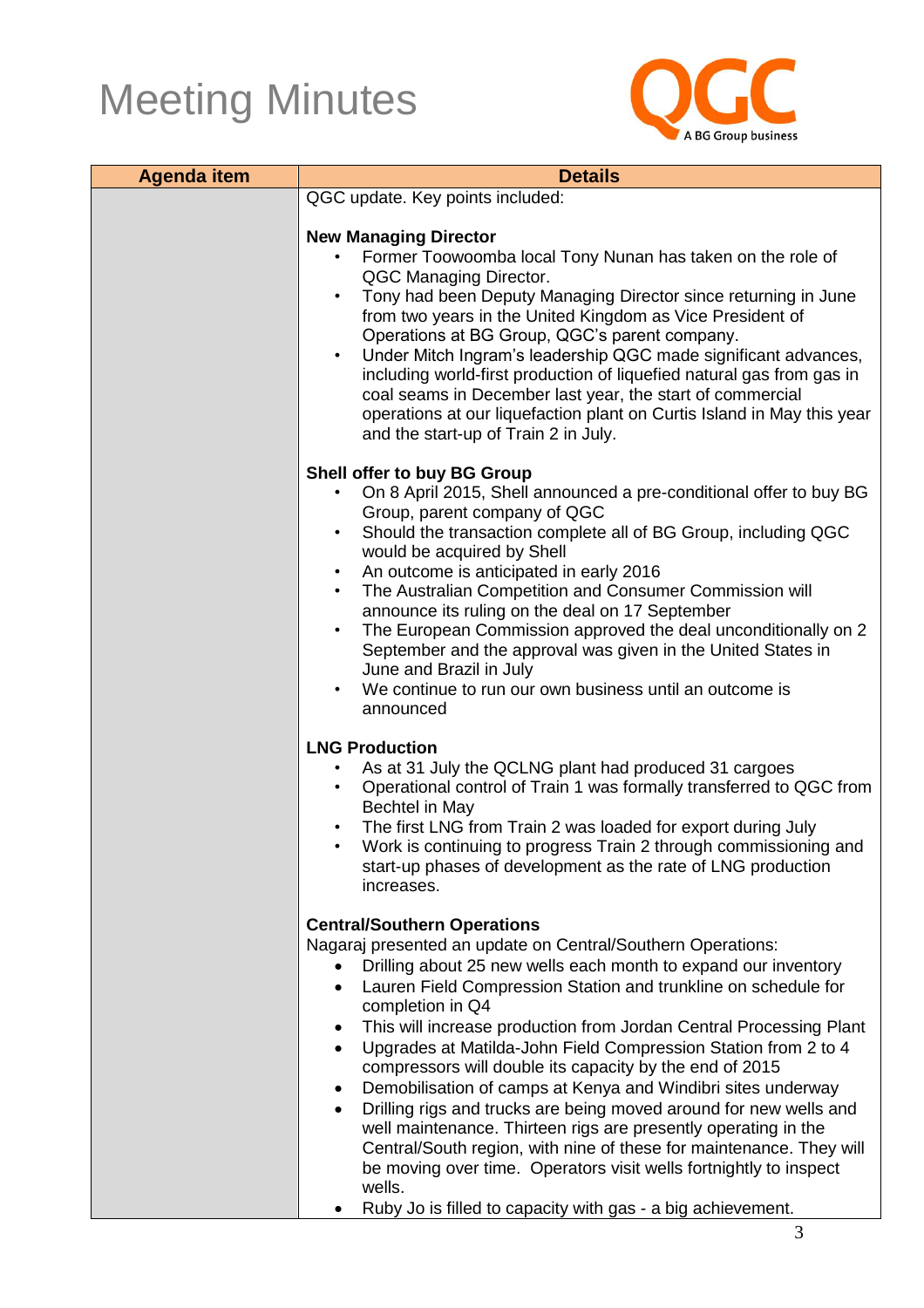

| <b>Agenda item</b> | <b>Details</b>                                                                                                                               |  |
|--------------------|----------------------------------------------------------------------------------------------------------------------------------------------|--|
|                    | Nagaraj thanked the community for helping QGC to reach that<br>$\bullet$                                                                     |  |
|                    | milestone.                                                                                                                                   |  |
|                    | <b>New Neighbours</b>                                                                                                                        |  |
|                    | New Neighbours is the final report of our Social Impact                                                                                      |  |
|                    | Management Plan for the QCLNG Project.                                                                                                       |  |
|                    | The report summarises how we have met our commitments during<br>$\bullet$                                                                    |  |
|                    | project construction from January 2011 to December 2014 and is<br>available on our website.                                                  |  |
|                    | An overview of highlights from the report were shared including<br>$\bullet$                                                                 |  |
|                    | housing, training and employment initiatives, as well as information                                                                         |  |
|                    | on current approaches being trialled in these areas.                                                                                         |  |
|                    | <b>Accommodating our Workforce</b>                                                                                                           |  |
|                    | A key focus for QGC is contributing to the growth of regional<br>$\bullet$                                                                   |  |
|                    | economies by providing local employment opportunities.                                                                                       |  |
|                    | QGC's preference is to employ local people for long-term roles<br>$\bullet$                                                                  |  |
|                    | where they have the required skills and experience and we provide<br>incentives to encourage this choice, including a local living           |  |
|                    | payment.                                                                                                                                     |  |
|                    | At 30 June 2015 our workforce in the Surat Basin was about 2,700.<br>$\bullet$                                                               |  |
|                    | Of this number, 674 are long-term QGC employees and about one                                                                                |  |
|                    | third of these people live locally.                                                                                                          |  |
|                    | We accommodate workers who do not live locally in our own and<br>$\bullet$<br>privately-operated worker accommodation facilities and private |  |
|                    | housing while they are on shift to minimise our impacts on local                                                                             |  |
|                    | housing, health and other essential services.                                                                                                |  |
|                    | Accommodation camps also provide a cost-efficient way of<br>$\bullet$                                                                        |  |
|                    | accommodating and safely managing transport for large teams                                                                                  |  |
|                    | close to where they work and cater for varying demand.<br>Workers accommodated in camps include fly-in-fly-out and bus-in<br>$\bullet$       |  |
|                    | bus-out members of our operational workforce, our major                                                                                      |  |
|                    | contractor operations and maintenance workforce.                                                                                             |  |
|                    | Local employees sometimes stay in camps while on roster, when                                                                                |  |
|                    | the commuting distance creates a safety and fatigue management<br>risk or to be on-call and readily available during 24-hour                 |  |
|                    | operations.                                                                                                                                  |  |
|                    | • We currently accommodate about 1,500 QGC and contractor                                                                                    |  |
|                    | workers in the Surat Basin while they are on shift, including 500 at                                                                         |  |
|                    | two QGC villages, at Woleebee Creek and Ruby Jo.                                                                                             |  |
|                    | QGC will continue to review opportunities to use local hotels and<br>$\bullet$<br>motels to complement our existing accommodation.           |  |
|                    |                                                                                                                                              |  |
|                    | <b>Surat North Development</b>                                                                                                               |  |
|                    | QGC has begun the evaluation process for the development of the<br>$\bullet$<br><b>Surat North Project</b>                                   |  |
|                    | While the project is potentially the next stage being considered for<br>$\bullet$                                                            |  |
|                    | development west of Wandoan it was still in a feasibility stage                                                                              |  |
|                    | QGC has received state and federal government approvals for<br>$\bullet$                                                                     |  |
|                    | development of 400 wells                                                                                                                     |  |
|                    | Development would take place on a maximum of about 2500ha, or<br>$\bullet$                                                                   |  |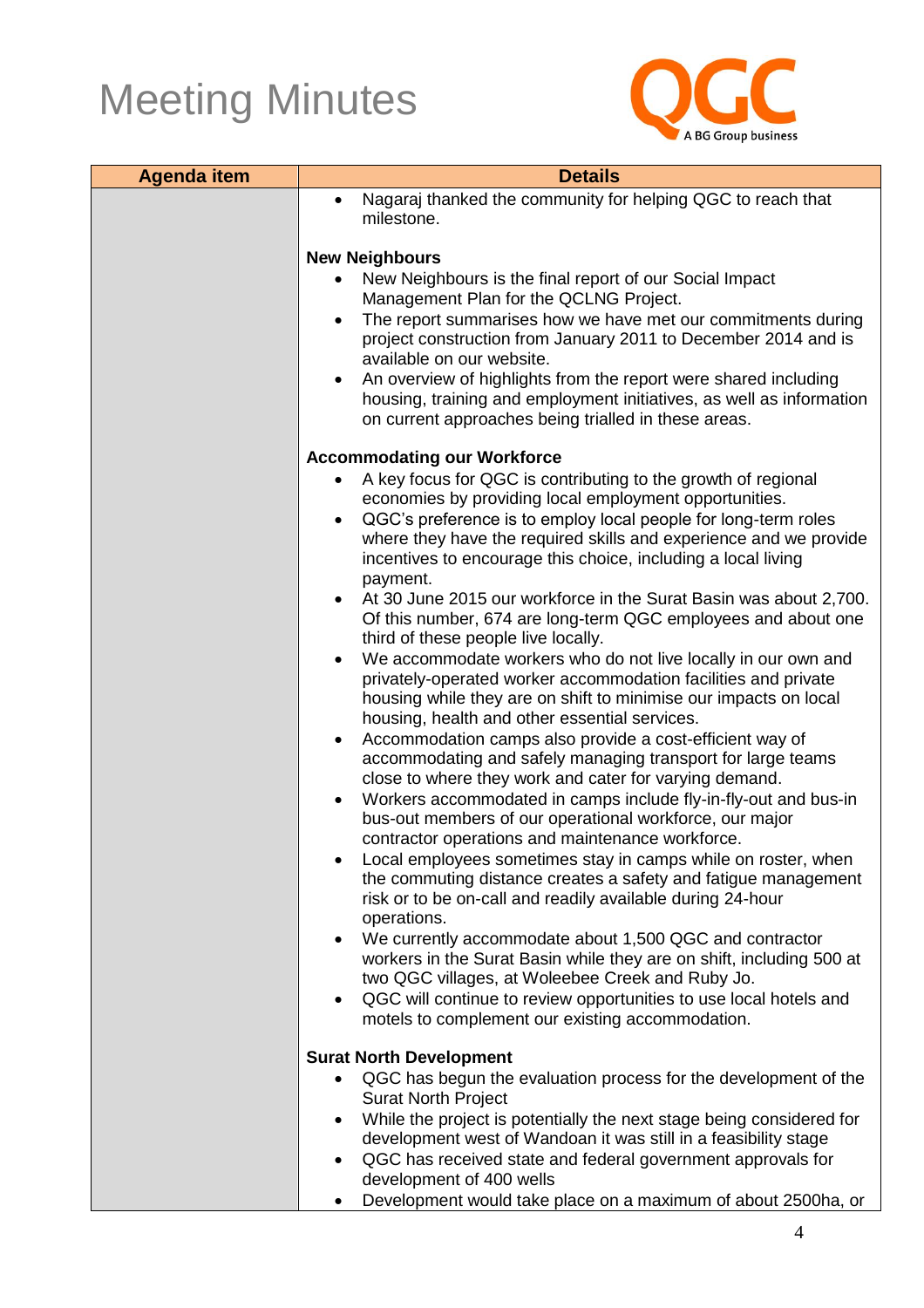

| <b>Agenda item</b> | <b>Details</b>                                                                                                                                                                                                                                                                                                                                                                                                                                                                                                                                                                                                              |
|--------------------|-----------------------------------------------------------------------------------------------------------------------------------------------------------------------------------------------------------------------------------------------------------------------------------------------------------------------------------------------------------------------------------------------------------------------------------------------------------------------------------------------------------------------------------------------------------------------------------------------------------------------------|
|                    | 2% of the area, with up to 1,400ha affected at any one time<br>Expressions of interest from suppliers were called for by CBI<br>Downer JV and Leighton Contractors to help cost the potential<br>project<br>• Visit the ICN gateway for further information<br>www.gateway.icn.org.au.<br>No final investment decision by QGC has been made at this stage.                                                                                                                                                                                                                                                                  |
|                    | <b>Chinchilla Airport Reopened</b><br>Pavement refurbishment completed between May and August<br>2015<br>Charter flights resumed on Monday 24 August<br>$\bullet$<br>QGC provided \$4.7 million to Western Downs Regional Council for<br>$\bullet$ .<br>design and works by Ostwald Bros<br>Refurbishments include:<br>Strengthened pavement (from a PCN 4 to a PCN 6)<br>to improve runway safety and integrity<br>Stop ways – improved safety and capacity to manage larger<br>aircraft<br>(e.g. Dash 8 turbo-prop – Qantas flight Brisbane-Roma)<br>- Improved runway lighting<br>- Upgraded weather station instruments |
|                    | New air service provider<br>Skytrans awarded three-year, \$25 million contract<br>Services commence on 26 October:<br>$\bullet$<br>Brisbane to Chinchilla, return,<br>-<br>five days a week<br>- Brisbane to Taroom, return, Thursdays<br>- Travel management service<br>Bombardier Dash 8 100 series aircraft - 36 passengers,<br>pressurised cabin, faster flights                                                                                                                                                                                                                                                        |
|                    | <b>Rural property management</b><br>Lizzie Staines presented on rural property management:<br>An announcement is expected in due course following evaluation<br>of tender submissions by QGC and an independent agri-<br>economist.<br>QGC has moved to a longer term, larger scale approach to<br>$\bullet$<br>managing its rural property portfolio<br>The level of interest was very high and the evaluation process has<br>$\bullet$<br>taken longer than originally anticipated<br>Tenderers applied to manage one, some or all of the parcels of<br>$\bullet$<br>land within six zones.                               |
|                    | She outlined the timeframe preceding the tender process as there had<br>been feedback as to why it was taking a long time frame. She spoke about<br>extending timeframes so people could view the property, extending the<br>time frame to avoid Beef Week and due to the high numbers of<br>expressions of interest and tender submissions ensuring due process is<br>being followed for each submission.                                                                                                                                                                                                                  |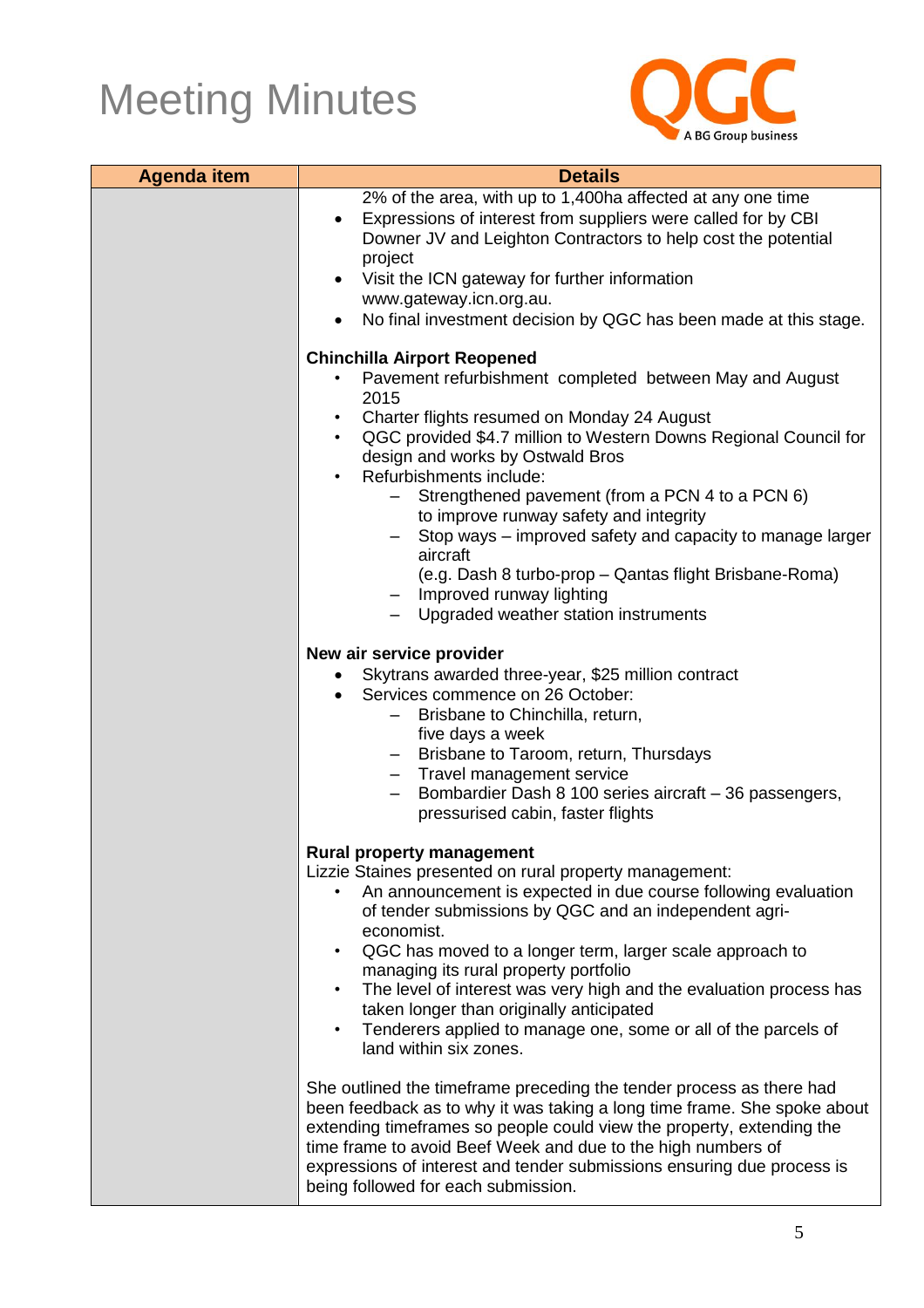

| <b>Agenda item</b>                        | <b>Details</b>                                                                                                                                                                                                                                                                                                                                                                                                                                                                                                                                                                                                                                                                                                                                                                                                                                                                                                                                                                                                                                                                                                                                                                                                                                                                                                                                                                                                                                                                                                                                                                                                                                                                                                                                                                                                                                                                                                                                                                                                                                             |
|-------------------------------------------|------------------------------------------------------------------------------------------------------------------------------------------------------------------------------------------------------------------------------------------------------------------------------------------------------------------------------------------------------------------------------------------------------------------------------------------------------------------------------------------------------------------------------------------------------------------------------------------------------------------------------------------------------------------------------------------------------------------------------------------------------------------------------------------------------------------------------------------------------------------------------------------------------------------------------------------------------------------------------------------------------------------------------------------------------------------------------------------------------------------------------------------------------------------------------------------------------------------------------------------------------------------------------------------------------------------------------------------------------------------------------------------------------------------------------------------------------------------------------------------------------------------------------------------------------------------------------------------------------------------------------------------------------------------------------------------------------------------------------------------------------------------------------------------------------------------------------------------------------------------------------------------------------------------------------------------------------------------------------------------------------------------------------------------------------------|
| h. Archimedes<br><b>Project</b>           | <b>Archimedes Project</b><br>Developed by Dalby State School.<br>$\bullet$<br>STEM project subjects in years 8, 9 and 10.<br>$\bullet$<br>Curriculum based learning in motion, bridge building, aeronautics,<br>$\bullet$<br>programming and robotics.<br>When STEM in schools project heard about Archimedes project,<br>$\bullet$<br>they provided funding for the project to be enhanced and written<br>into a commercial package for other schools.<br>The package includes 12 months/ 4 terms work of lessons for<br>$\bullet$<br>years.<br>8, 9 and 10 and includes field experiences.<br>٠<br>The package is about to be rolled out to some other schools.<br>Dean was congratulated on the package being developed by committee<br>members.                                                                                                                                                                                                                                                                                                                                                                                                                                                                                                                                                                                                                                                                                                                                                                                                                                                                                                                                                                                                                                                                                                                                                                                                                                                                                                        |
| i.<br><b>Community</b><br><b>Feedback</b> | Deb Camden invited members of the committee to share feedback,<br>questions or concerns from their community networks:<br>A committee member raised that there was a need for speech pathology<br>services at St Joeys private school as well as the public school and<br>wondered if the Telehealth speech pathology services could also be<br>provided to the private school.<br>Action: QGC to look into whether St Joey's private school can be offered<br>speech pathology services through the Health-e-Regions program.<br>Feedback was provided that Dalby moteliers have become very proactive<br>stating their cases to Council around higher accommodation vacancy rates<br>in the community. Committee members felt for the accommodation<br>providers going from high to low occupancy rates and felt tourism<br>initiatives could be developed to better promote local tourism. Another<br>change for the Dalby community is that families are starting to migrate<br>back with the cheaper rent and communities need to adapt to that change,<br>integrating people into the community. Committee members were seeing<br>trends in questions around childcare being asked and enrolments at the<br>primary school are rising.<br>The Dalby Chamber of Commerce has a planning and advocacy group<br>that meets monthly. This group has met with new CEO of Council who<br>attends the meetings. At the moment the group is looking at how Dalby<br>can take advantage of the second range crossing and how local<br>businesses might be able to take advantage of this opportunity.<br>Tara Futures Group has formed a tourism group with four different themes<br>for tourism and has some positive forward thinking people. They are<br>having another meeting in another few weeks. There is a diverse group on<br>the committee including representation from the subdivision area.<br>A committee member felt the new CEO is making a difference and getting<br>out there and collecting facts. The Council are trying to do more with |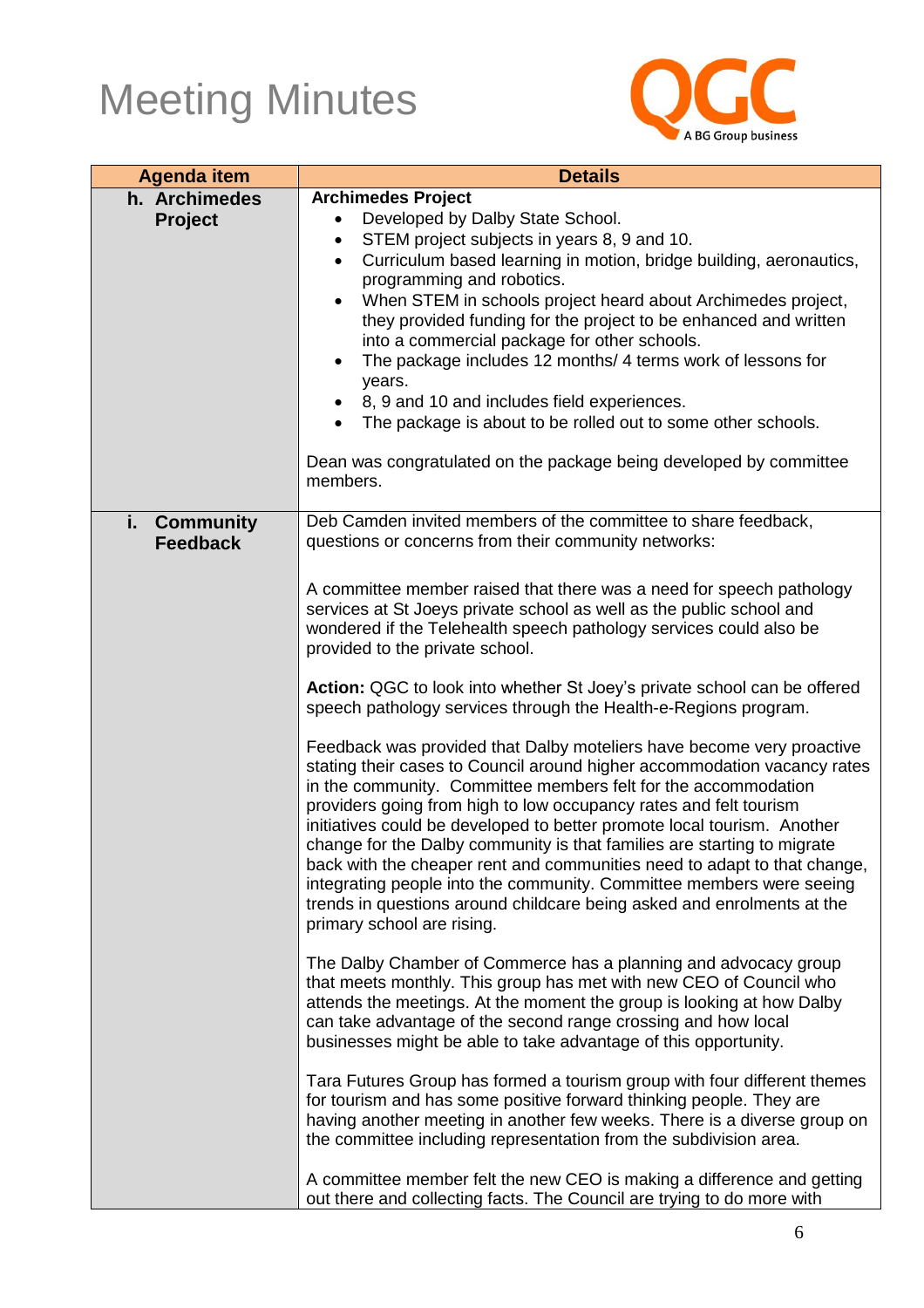

| <b>Agenda item</b>                       | <b>Details</b>                                                                                                                                                                                                                                                                                                                                                                                                                                                                                                                                                                                                                                                                                                                                                                                                                                                                                                                                                                       |
|------------------------------------------|--------------------------------------------------------------------------------------------------------------------------------------------------------------------------------------------------------------------------------------------------------------------------------------------------------------------------------------------------------------------------------------------------------------------------------------------------------------------------------------------------------------------------------------------------------------------------------------------------------------------------------------------------------------------------------------------------------------------------------------------------------------------------------------------------------------------------------------------------------------------------------------------------------------------------------------------------------------------------------------|
|                                          | tourism and have a new strategy underway.                                                                                                                                                                                                                                                                                                                                                                                                                                                                                                                                                                                                                                                                                                                                                                                                                                                                                                                                            |
|                                          | Deb Camden noted that today was World Suicide Prevention Day. A<br>committee member shared that there were groups putting on 'Coming out<br>of the Shadows' suicide prevention walks today. In October there are 'Just<br>for Laughs' events across the Western Downs to build community<br>resilience in our drought affected shire. Comedian Tom Gleeson is<br>featured at the events. There are some mental health expos happening as<br>well.                                                                                                                                                                                                                                                                                                                                                                                                                                                                                                                                    |
|                                          | A committee member shared that they had a fabulous Tara Festival of<br>Culture and Camel races this year. They thanked QGC for the sponsorship<br>and support of the festival. Through the QGC Communities Fund they held<br>bus tours which were booked out. Over 60 acts and bands went to Tara<br>and then some on to Meandarra pub the next week. The driving simulator<br>at the QGC stall was very popular. Attendance at the festival went up by<br>20% through the gate. Bowls club was asked for meals earlier in the week<br>and the festival event was a very good promotion for the region. One<br>thousand information and promotional bags including the Southern Downs<br>touring guide and local business details were provided to caravaners and<br>campers. Feedback from a committee member was that the event was<br>well catered for and mobile toilets and showers were clean.<br>The trail bike ride at Chinchilla polocrosse grounds was a larger event than |
|                                          | usual due to being held the same weekend of the Tara Festival of Culture<br>and Camels. The committee commented that the collaborative approach<br>of holding several large events across the region (Jimbour Opera, Tara<br>Festival of Culture and Camels and Chinchilla trail bike ride) over two<br>weekends had significantly boosted attendance at all events and added to<br>tourism in the region for the week.                                                                                                                                                                                                                                                                                                                                                                                                                                                                                                                                                              |
|                                          | A committee member shared that Stewart Mulligan has resigned and so<br>they will be looking for another proxy.                                                                                                                                                                                                                                                                                                                                                                                                                                                                                                                                                                                                                                                                                                                                                                                                                                                                       |
| <b>Social</b><br>j.<br><b>Investment</b> | Kristelle Townsend, Lead Social Performance Coordinator, provided the<br>committee with an update on QGC's Social Investment Program. Key<br>points include:                                                                                                                                                                                                                                                                                                                                                                                                                                                                                                                                                                                                                                                                                                                                                                                                                         |
|                                          | <b>QGC Social Investment Program</b><br>QGC have developed a voluntary social investment program as<br>$\bullet$<br>part of our continued commitment to support the regions where we<br>operate in from 2015.<br>The program will focus on three key themes that align with the<br>needs of the communities, our business and industry including<br>enhancing regional liveability, supporting enterprise development<br>and investing in STEM education.                                                                                                                                                                                                                                                                                                                                                                                                                                                                                                                            |
|                                          | Science, Technology, Engineering and Mathematics (STEM)<br>education<br>STEM in Schools programs include: Wonder of Science, Spark Ed,<br>Try Trades, Teacher PD, F1 in schools                                                                                                                                                                                                                                                                                                                                                                                                                                                                                                                                                                                                                                                                                                                                                                                                      |
|                                          | Future Makers partnership with Qld Museum Network launched 18<br>٠                                                                                                                                                                                                                                                                                                                                                                                                                                                                                                                                                                                                                                                                                                                                                                                                                                                                                                                   |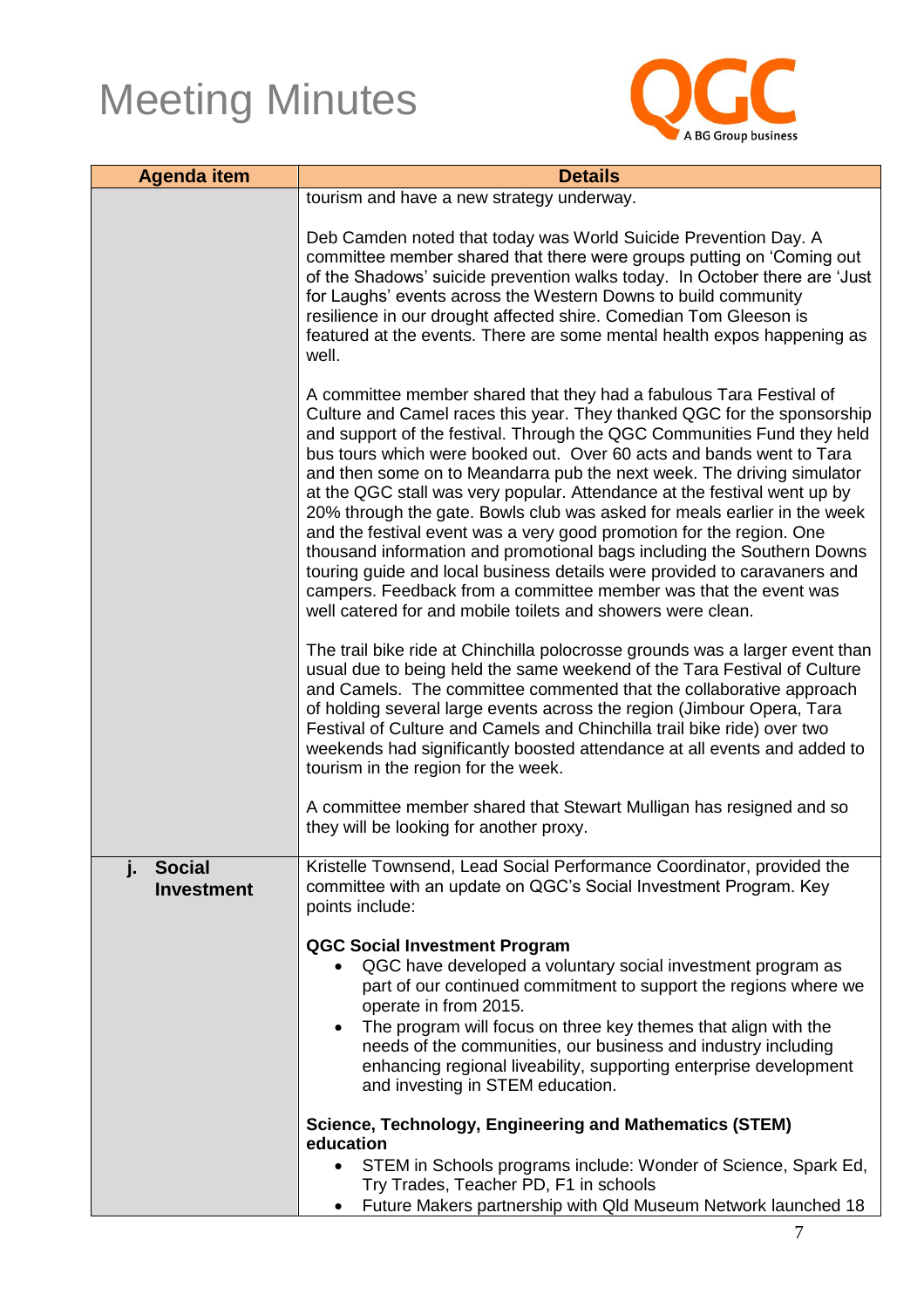

| <b>Agenda item</b>          | <b>Details</b>                                                                                                                                                                                                                                                                                                                                                                                                                                                                                                    |
|-----------------------------|-------------------------------------------------------------------------------------------------------------------------------------------------------------------------------------------------------------------------------------------------------------------------------------------------------------------------------------------------------------------------------------------------------------------------------------------------------------------------------------------------------------------|
|                             | June<br>Chinchilla State School and High School remain involved in pilots<br>- two Professional Development sessions held for Yr6 and Yr9<br>teachers                                                                                                                                                                                                                                                                                                                                                             |
|                             | <b>Enterprise Development</b><br>CCIQ program supporting local chambers with workshops held in<br>Chinchilla, Miles, Wandoan, Tara and Jandowae<br>New websites for participating chambers. Some include a payment<br>$\bullet$<br>gateway.<br>Supplier information sessions held in Wandoan and Miles in early<br>September.<br>QGC Strengthening Local Workforces Program concluded 30 June<br>$\bullet$<br>2015 with graduation events for participants from the Western<br>Downs in Dalby in early September. |
|                             | <b>Enhancing Regional Liveability</b><br>QGC Communities Fund Round 2 open until 30 September<br>Successful applicants to be announced in January 2016<br>Health-e-Regions telehealth consultations began at<br>Tara State College on 6 August<br>The weekly clinic is proving to be popular and outcomes are<br>$\bullet$<br>already being achieved with students needing help with speech                                                                                                                       |
|                             | <b>Community Engagement</b><br>Since the last meeting QGC have participated in, or provided sponsorships<br>and donations to, a number of community engagement activities across<br>the Western Downs. Key events include:                                                                                                                                                                                                                                                                                        |
|                             | NAIDOC Week events held in Chinchilla and Wandoan<br>$\bullet$<br><b>Wandoan Camel Races</b><br>$\bullet$<br>Dalby and District Touch Association<br>$\bullet$<br>Chinchilla Motocross Club<br>$\bullet$<br>Chinchilla Polocrosse Club Carnival<br>$\bullet$                                                                                                                                                                                                                                                      |
|                             | <b>Tara Community Clean-up</b><br>$\bullet$<br><b>Wandoan WCCI Community Clean-up</b><br>Tara Festival of Culture and Camels<br>$\bullet$<br>Chinchilla State School Trial Bike Ride                                                                                                                                                                                                                                                                                                                              |
| k. Items for next<br>agenda | Deb Camden invited the Committee to propose agenda items for the next<br>meeting and discussed the next meeting to be held in December with the<br>committee.                                                                                                                                                                                                                                                                                                                                                     |
|                             | The committee agreed the next meeting would be a combined meeting<br>with the Northern Regional Community Consultative Committee and will<br>include a tour of the control room and/or QGC Upstream Operations<br>Supply base if available.                                                                                                                                                                                                                                                                       |
|                             | No agenda items were raised for the upcoming meeting.                                                                                                                                                                                                                                                                                                                                                                                                                                                             |

#### **3. General business**